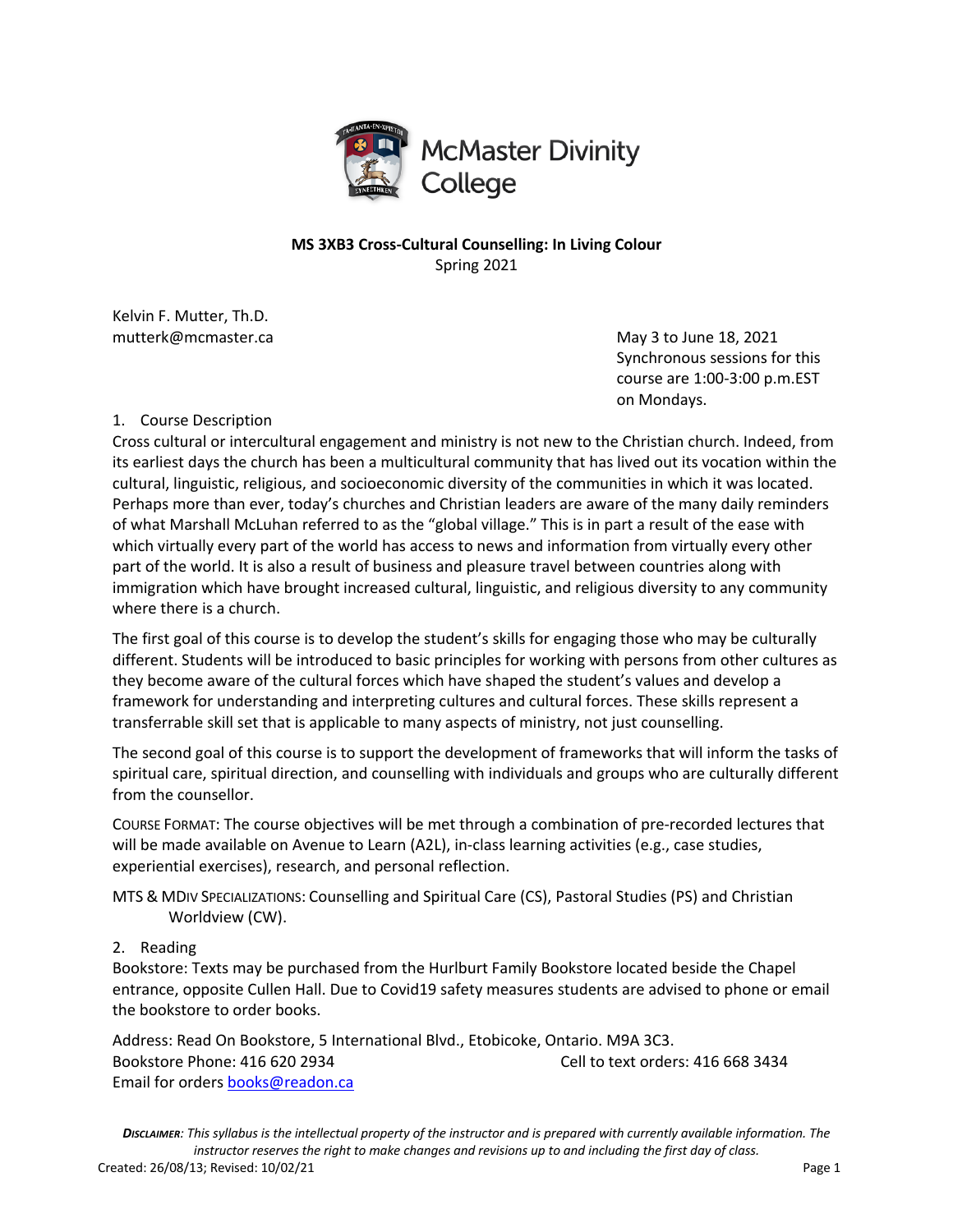## 2.1. Required Reading: Texts

|                                                                                    | Specialization |
|------------------------------------------------------------------------------------|----------------|
| Andraos, Michel (ed.). The Church and Indigenous Peoples in the Americas.          | <b>CW</b>      |
| Eugene, OR: Cascade Books, 2019.                                                   |                |
| Annan, Kent. You Welcomed Me: Loving Refugees and Immigrants Because God           | PS.            |
| First Loved Us. Downers Grove, IL: Intervarsity, 2018.                             |                |
| Bradford, Tolly and Chelsea Horton (eds.). Mixed Blessings: Indigenous             | CS, PS & CW    |
| Encounters with Christianity in Canada. Vancouver, BC: UBC Press, 2016.            |                |
| Lindsay, Ben. We Need to Talk About Race. London, UK: SPCK, 2019.                  | PS & CW        |
| Paniagua, Freddy A. Assessing and Treating Culturally Diverse Clients: A Practical | CS             |
| Guide, 4 <sup>th</sup> Edition. Los Angeles: Sage, 2014.                           |                |
| Pedersen, Paul B., and Allen Ivey. Culture-Centered Counseling and Interviewing    | CS             |
| Skills: A Practical Guide. Westport, CT: Praeger, 1993.                            |                |

## 2.2. Required Reading: Articles

Unless otherwise noted, all articles are available on either the Scholars Portal Journals or PsychInfo databases that are accessible through the McMaster University Library.

|                                                                                                                                                                                                                                                                   | Specialization |
|-------------------------------------------------------------------------------------------------------------------------------------------------------------------------------------------------------------------------------------------------------------------|----------------|
| Adams, Marie C. and D. Martin Kivlighan. "When Home Is Gone: An Application of                                                                                                                                                                                    | CS.            |
| the Multicultural Orientation Framework to Enhance Clinical Practice with                                                                                                                                                                                         |                |
| Refugees of Forced Migration." Professional Psychology: Research and Practice,<br>50(3) (June 2019), 176-183.                                                                                                                                                     |                |
| Brown, Jacob. "The Question Cube," Journal of Marriage and Family Therapy, 23:1<br>(1997), 27-40.                                                                                                                                                                 | CS, PS & CW    |
| Cardemil, Esteban V and Cynthia L. Battle. "Guess Who's Coming to Therapy?<br>Getting Comfortable with Conversations about Race and Ethnicity in<br>Psychotherapy." Professional Psychology: Research and Practice, 34(3) (Jun<br>2003), 278-286.                 | <b>CS</b>      |
| Crain, Margaret Ann and Jack L. Seymour. "The Ethnographer as Minister:<br>Ethnographic Research in Ministry." Religious Education, 91(3) (Summer 1996),<br>p. 299-315. (AtlaSerials database)                                                                    | PS, CW         |
| Epston, David. "Ethnography, Co-research and Insider Knowledges." Australian and<br>New Zealand Journal of Family Therapy, 35 (2014), 105-109.                                                                                                                    | <b>CS</b>      |
| Joyce, Lisa and Pranee Liamputtong. "Acculturation Stress and Social Support for<br>Young Refugees in Regional Areas." Children and Youth Services Review, 77<br>$(2017)$ 18-26.                                                                                  | <b>CS</b>      |
| Miao, Sheena W. et al. "Spillover of Stress to Chinese Canadian Immigrants'<br>Parenting: Impact of Acculturation and Parent-Child Stressors." Asian American<br>Journal of Psychology, 9(3) (2018), 190-199.                                                     | <b>CS</b>      |
| Munz, Dietrich, and Nikolaus Melcop. "The psychotherapeutic care of refugees in<br>Europe: Treatment needs, delivery reality and recommendations for action."<br>European Journal of Psychotraumatology, 9(1) (January 2018).                                     | <b>CS</b>      |
| Mutter, Kelvin F. "Working with Spiritual, Religious and Cultural Diversity." In<br>Mohammed Taher (ed.), Multifaith Perspectives in Canadian Spiritual & Religious<br>Care, p. 383-391. North York, ON: Canadian Multifaith Federation, 2020. (posted<br>to A2L) | CS, PS & CW    |

*DISCLAIMER: This syllabus is the intellectual property of the instructor and is prepared with currently available information. The instructor reserves the right to make changes and revisions up to and including the first day of class.* Created: 26/08/13; Revised: 10/02/21 Page 2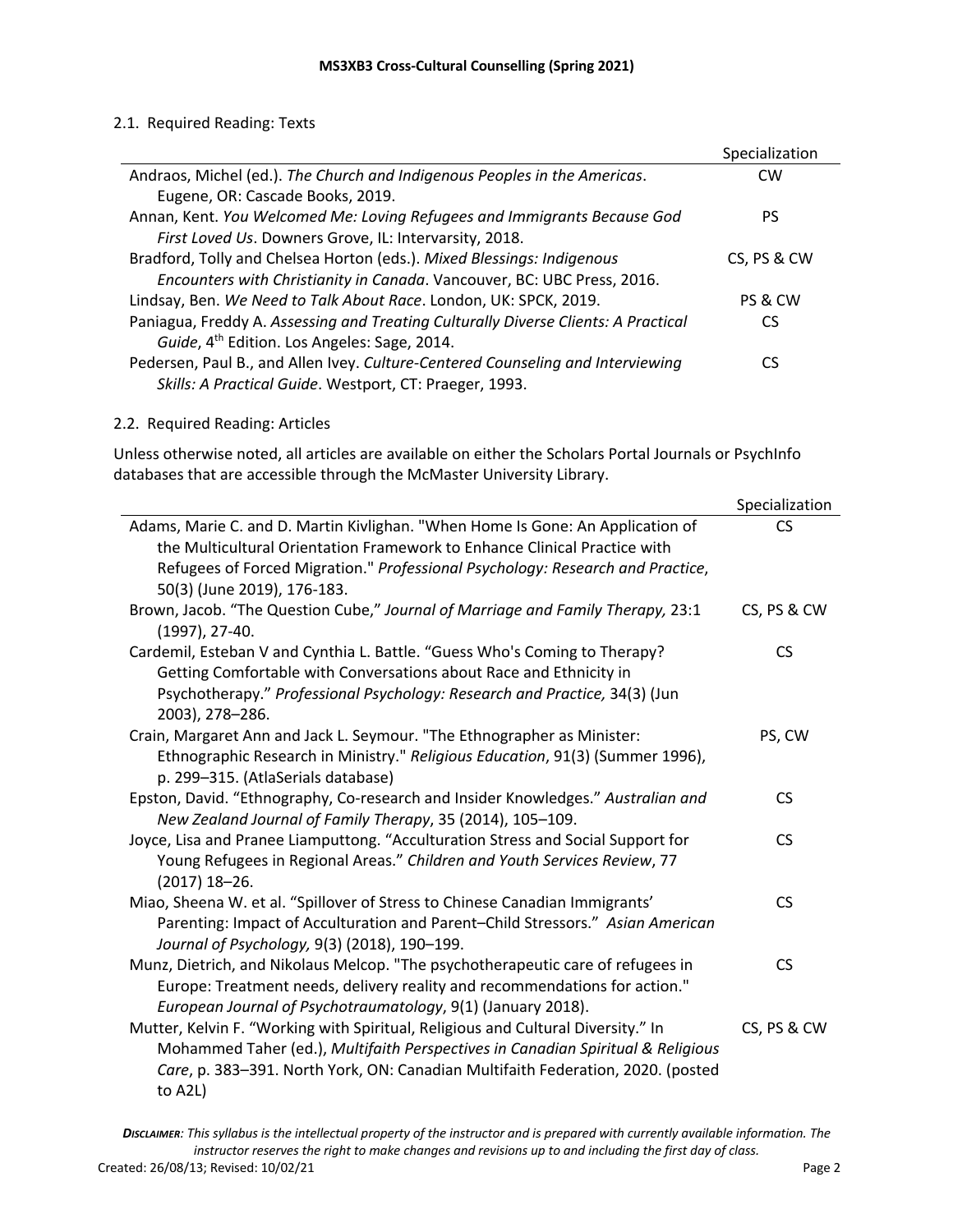# 3. Course Objectives

Note: These learning objectives are co-ordinated with the expected competencies for CASC/ACSS certified professionals (revised June 19, 2019) and the College of Registered Psychotherapists of Ontario (CRPO competencies 1.4, 1.5, 4.2.3, 4.2.10, 4.5.5; CASC/ACSS competencies 2.1.1–2.1.4, 2.2.9, 3.4, 4.2.10, 4.3.1, 4.3.3).

Through required and optional reading, lectures, class discussion and exercises, and the completion of assignments, the student will work to achieve the following course objectives:

# Knowing

- Acquire knowledge of cultural traditions through experiential and conceptual learning (CASC/ACSS).
- Integrate knowledge of human and cultural diversity in relation to psychotherapy practice (CRPO, CASC/ACSS).
- Identify how clients' cultural beliefs and values may inform treatment choices (CASC/ACSS).
- Recognize the impact of power dynamics within the therapeutic relationship (CRPO).
- Recognize how oppression, power and social injustice may affect the client and also the therapeutic process. Recognize barriers that may affect access to therapeutic services (CRPO).

## Being

- Employ effective skills in observation of self, the client and the therapeutic process (CRPO).
- Identify one's own beliefs and cultural traditions and their influence on personhood and practice (CRPO, CASC/ACSS).
- Develop cultural humility and competency through learning about the diversity of social location, cultural safety and human rights (CASC/ACSS).
- Develop cultural humility and competency through learning about Indigenous peoples' experience of colonization in Canada (CASC/ACSS).

### Doing

- Demonstrate awareness of the impact of the client's context on the therapeutic process (CRPO).
- Communicate in a manner appropriate to client's developmental level and sociocultural identity (CRPO).
- Demonstrate and promote inclusive behaviour and advocate for diverse cultural needs and practices (CASC/ACSS).
- Collaboratively adapt the therapist's approach when working with culturally diverse clients, using culturally-relevant resources (CRPO, CASC/ACSS).
- Utilize reflection from cultural perspectives for the purpose of meaning-making with clients (CASC/ACSS).

# 4. Professor:

Biography: Dr. Kelvin Mutter is an Associate Professor (part-time) at McMaster Divinity College, Dr. Mutter is a Registered Psychotherapist (CRPO), a Certified Psychospiritual Therapist Supervisor Educator (CASC/ACSS), and a Marriage and Family Therapist (OAMFT/AAMFT). Dr. Mutter's intercultural experience is multifaceted and includes extensive experience counselling individuals from every populated continent on the earth; qualitative research related to the refugee experience, cultural perspectives on marriage and family, and cultural perspectives on child development; three years living outside of Canada; volunteer work with refugees; co-pastoring (interim ministry) a tri-lingual church; and two trips to Latin America during which he taught church leaders.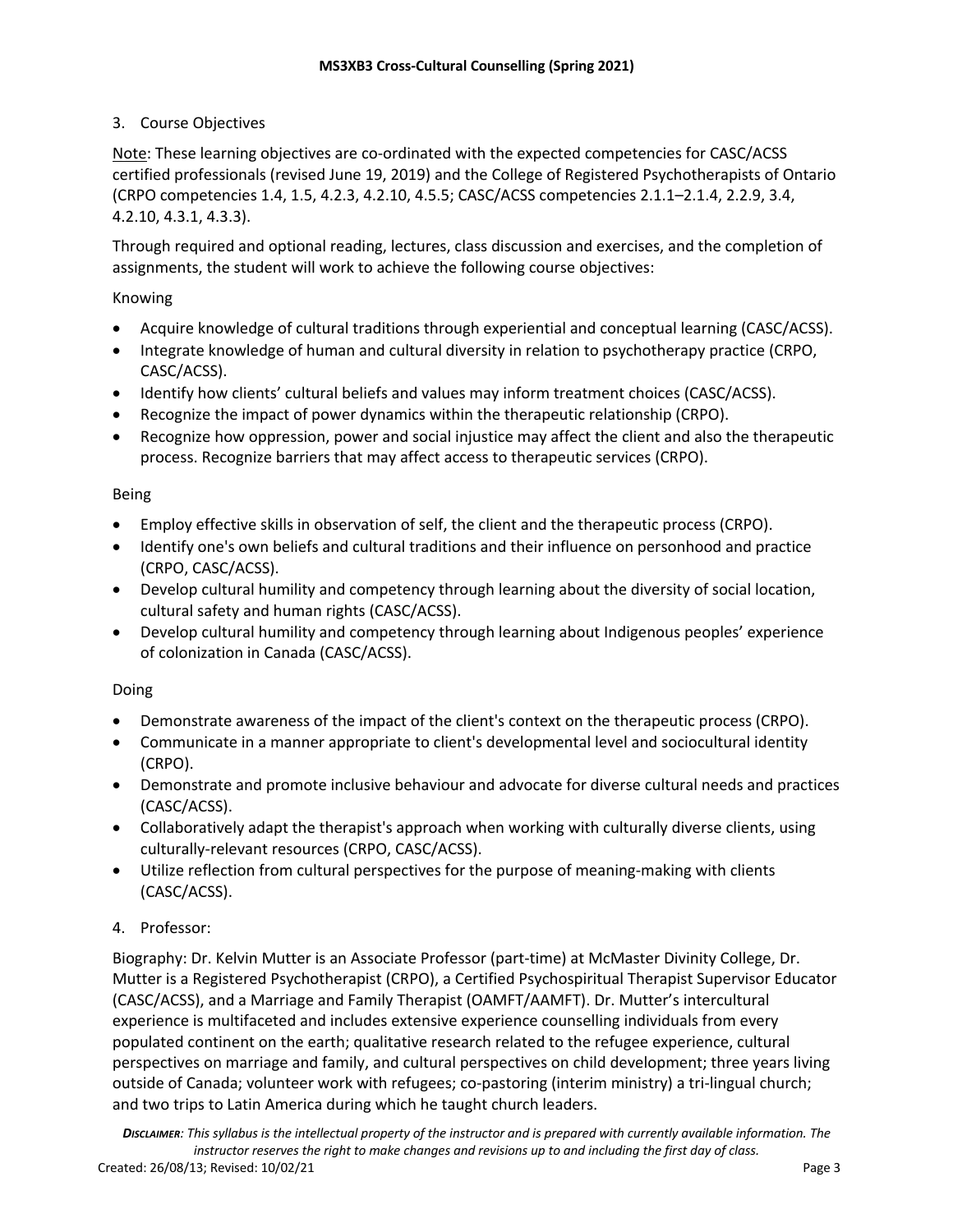## 5. Schedule

| Day             | Activity                                                                                |
|-----------------|-----------------------------------------------------------------------------------------|
| Monday May 3    | Synchronous Activity (WebEx): Presentation & Discussion - "What is cultural             |
| 1:00 to 3:00 pm | competence?"                                                                            |
|                 | Required Reading: (all) Mutter "Working with Spiritual, Religious and Cultural          |
|                 | Diversity."                                                                             |
| May 4-7, 2021   | Asynchronous Activities:                                                                |
|                 | Online instructional video (A2L): Ethical Practice in Ethnographic Interviewing         |
|                 | Required Reading: (CS) Cardemil & Battle and Epston articles; (PS, CW) Crain &          |
|                 | Seymour article.                                                                        |
| Monday May 10   | Synchronous Activity (WebEx) (REQUIRED ATTENDANCE): Discussion: Ethical Inter-          |
| 1:00 to 3:00 pm | cultural Engagement                                                                     |
| May 11-14, 2021 | Asynchronous Activities:                                                                |
|                 | Online instructional videos (A2L):                                                      |
|                 | Video: Essential Skills for Cross-Cultural Counselling<br>$\circ$                       |
|                 | Video: Reflecting Feeling and Meaning<br>$\circ$                                        |
|                 | Required Reading: (all) Bradford & Horton chs. 7-8; (CS) Pedersen & Ivey, ch. 5         |
|                 | Discussion Forum #1;<br>٠                                                               |
| Monday May 17   | Synchronous Activity (WebEx): Case study and discussion                                 |
| 1:00 to 3:00 pm |                                                                                         |
| May 18-21, 2021 | Online instructional video (A2L): The Question Cube<br>$\bullet$                        |
|                 | Required Reading: (all) Brown article; (CS) Pedersen & Ivey, chs. 6-7.                  |
|                 | Discussion Forum #2;                                                                    |
| May 21, 2021    | <b>Assignments Due:</b>                                                                 |
|                 | CS & PS Students: Reflection Paper: Ministry with Indigenous peoples                    |
| Monday May 24   | VICTORIA DAY - No scheduled class                                                       |
| May 25-28, 2021 | Asynchronous Activities:                                                                |
|                 | Online instructional video (A2L): The DSM5 Cultural Formation Interview<br>$\bullet$    |
|                 | Required Reading: (CS) Paniagua chs. 1-2, 8-9; (PS, CW) Lindsay text.                   |
|                 | <b>Discussion Forum #3</b><br>٠                                                         |
| Monday May 31   | Synchronous Activity (WebEx): Case study and discussion                                 |
| 1:00 to 3:00 pm |                                                                                         |
| June 1-4, 2021  | Asynchronous Activities:                                                                |
|                 | Online instructional videos (A2L): Immigration                                          |
|                 | Required Reading: (CS) Adams & Kivlighan and Munz & Nikolaus articles; (PS)             |
|                 | Annan, chs 1-4.                                                                         |
|                 | Discussion Forum #4;                                                                    |
| June 4, 2021    | <b>ASSIGNMENT DUE:</b>                                                                  |
|                 | PS Students: Reflection Paper: Ministry with the African Diaspora                       |
| Monday June 7   | Synchronous Activity (WebEx): Case study and discussion                                 |
| 1:00 to 3:00 pm |                                                                                         |
| June 8-11, 2021 | <b>Asynchronous Activities:</b>                                                         |
|                 | Online instructional videos (A2L): Acculturation                                        |
|                 | Required Reading: (CS) Joyce & Liamputtong and Miao, et al. articles; (PS)<br>$\bullet$ |
|                 | Annan, chs 5-7, Appendix.                                                               |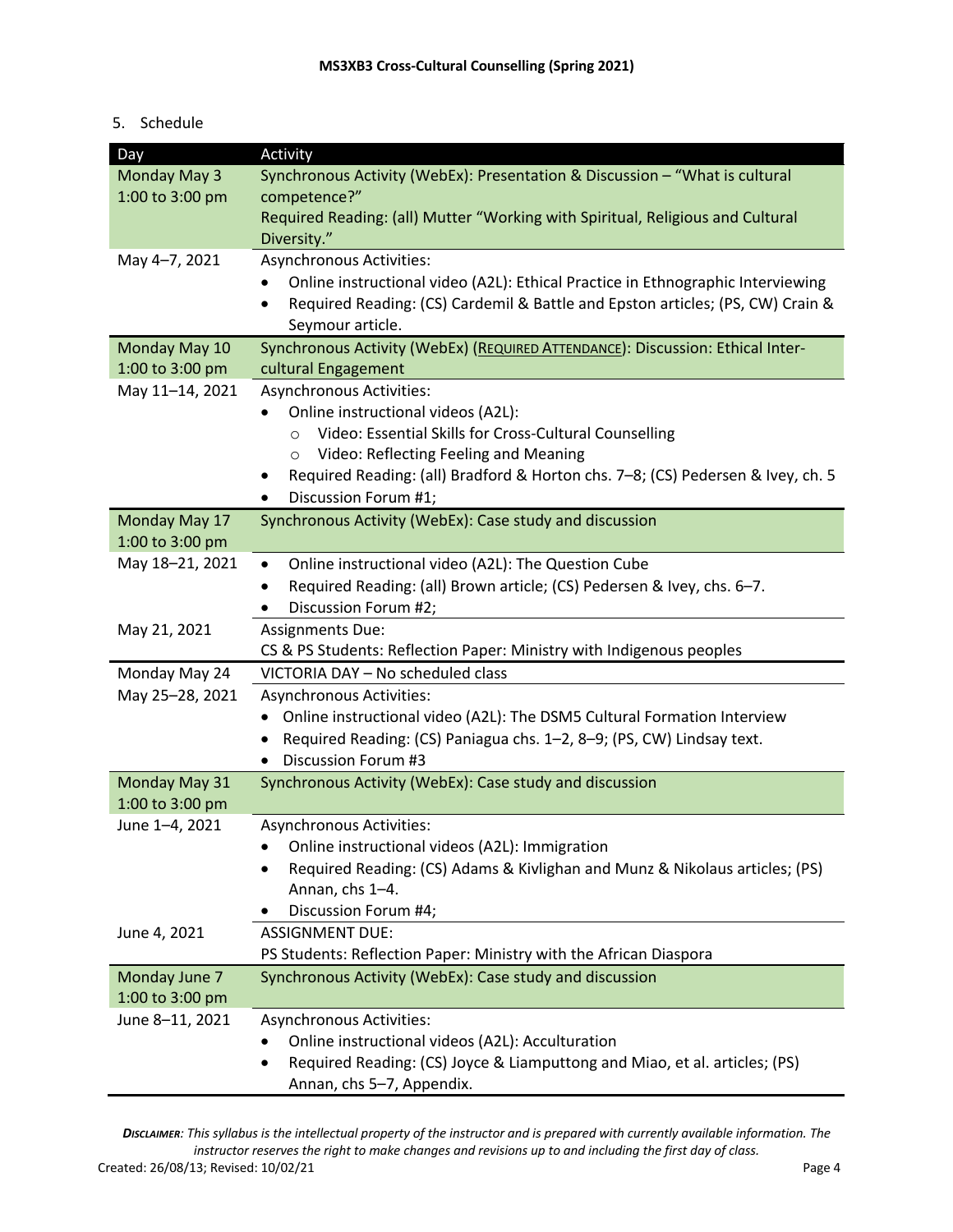| <b>Day</b>       | Activity                                                                     |
|------------------|------------------------------------------------------------------------------|
|                  | Discussion Forum #5                                                          |
| Monday June 14   | Synchronous Activity (WebEx): Case study and discussion                      |
| 1:00 to 3:00 pm  |                                                                              |
| June 15-18, 2021 | Asynchronous Activities: Work on Major Assignments                           |
|                  | Discussion Forum #6;                                                         |
| June 18, 2021    | <b>Assignment Due:</b>                                                       |
|                  | PS Students: Reflection Paper: Ministry with Refugees                        |
| June 30, 2020    | Major Assignments are Due:                                                   |
|                  | CS Students: Cultural Awareness paper                                        |
|                  | CW Students: Reflection Paper: Ministry with Indigenous peoples<br>$\bullet$ |

#### 6. Course Requirements

|                                                                 | Professional Degree (MTS/MDiv) |                |           |
|-----------------------------------------------------------------|--------------------------------|----------------|-----------|
| Assignments                                                     | Counselling &                  | Pastoral       | Christian |
|                                                                 | Spiritual Care                 | <b>Studies</b> | Worldview |
| Participation: On-line Synchronous Classes                      | 20 %                           | 20 %           | 20 %      |
| Participation: Discussion Thread                                | 20 %                           | 20 %           | 20 %      |
| Cultural Awareness Project: Individual Encounter &<br>Synthesis | 40 %                           |                |           |
| Reflection Paper: Ministry with Indigenous peoples              | 20 %                           | 20 %           | 40 %      |
| Reflection Paper: Ministry with the African Diaspora            |                                | 20 %           | 20 %      |
| Reflection Paper: Ministry with Refugees                        |                                | 20 %           |           |

### 6.1. Online Learning Activities

6.1.1. Asynchronous Learning Activities May 3 to June 18, 2021

Intended pedagogical outcomes: i) knowledge / interpretation (discernment), and ii) contextualization (knowing + doing).

Students are expected to view the posted lecture during the week the topic it appears in the course schedule. It is expected that students will integrate this material in their assignments and the online discussion forums.

6.1.2. Synchronous Learning Activities (Mondays) May 3 to June 17, 2021 Intended pedagogical outcomes: i) knowledge / interpretation (discernment), and ii) contextualization (knowing + doing).

Students are expected to log onto and participate in each week's scheduled synchronous learning activity.

6.1.3. Discussion Forums (All Students) May 3 to June 18, 2021 Intended pedagogical outcomes: i) Fostering a community of learning, ii) contextualization (knowing + doing), and iii) professional formation (being).

Students are expected to participate in each of the scheduled discussion threads during the week each discussion question appears in the course schedule. The purpose of these discussion threads is to promote a collaborative understanding of the topic under discussion.

#### General Guideline: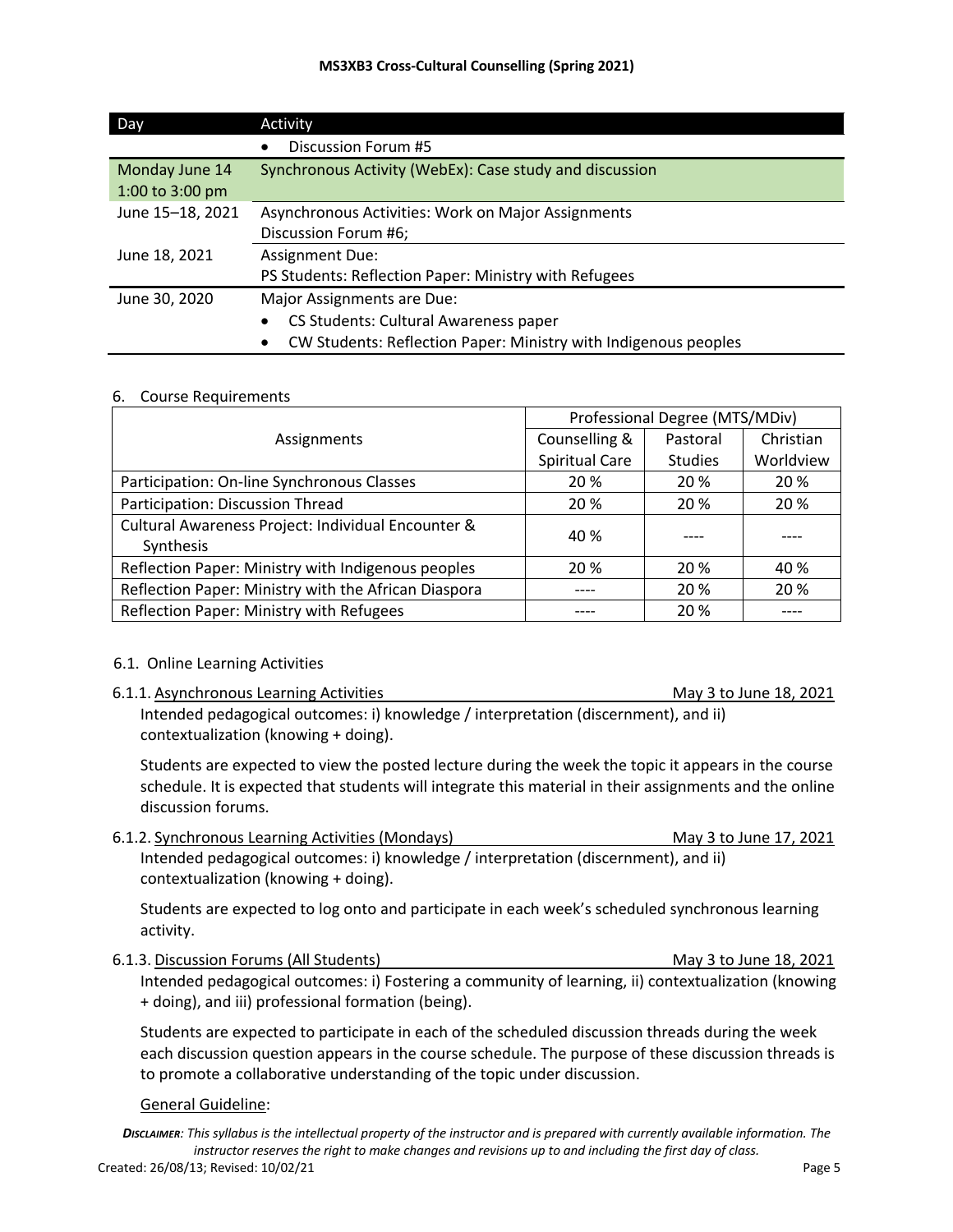Students are encouraged to use these discussion forums to ask questions about the topic and to respond to questions that are asked. These discussions are not intended to demonstrate your mastery of the subject. Rather the intent is to foster a conversation. It is for this reason you are asked to limit each question you ask and each response to a question that you post to 200 words (to illustrate, this paragraph is 91 words long). Please note that you may be asked to rewrite any post that is too long.

# 6.2. Independent Learning

## 6.2.1. Reading (weekly)

Intended pedagogical outcomes: i) knowledge / interpretation (discernment), ii) contextualization (knowing + doing), and iii) performance (doing).

- All Students are expected to read the assigned articles and chapters in secondary texts.
- Students in the Counselling and Spiritual Care Specialization are expected to read the entirety of the Paniagua text and to draw appropriate sections of this text in their major project (see: item  $6.2.3$ .).

# 6.2.2. Reflection Papers

| <b>Grading Rubric:</b>                             |           |
|----------------------------------------------------|-----------|
| Knowledge & Interpretation (knowing / discernment) | (35%)     |
| Contextualization (knowing + doing)                | $(40\%)$  |
| Personal / Professional Formation (being)          | $(10 \%)$ |
| Academic Style                                     | (15%)     |

6.2.2.1. MTS/MDiv students: Counselling and Spiritual Care Specialization (one reflection paper)

Students in the Counselling and Spiritual Care Specialization are expected to read chapters 7–8 of the Bradford & Horton text and write a 1500 word (6 page) reflection in which you consider the relevance of this text for the practice of counselling and spiritual care within the Canadian context. Please ensure that the introduction to your paper includes a sentence that provides your social location: e.g., "I am a \_\_\_ male/female who attends a \_\_\_\_ church." Also, indicate in your discussion the possible effect of your social location on how you may be perceived by indigenous peoples. DUE: May 21, 2021

# 6.2.2.2. MTS/MDiv students: Pastoral Studies Specialization (three reflection papers)

Students in the Pastoral Studies Specialization are expected to read the Bradford & Horton text in its entirety and write a 2000 word (8 page) reflection in which you consider the relevance of this text for the practice of congregational ministry within the Canadian context. Please ensure that the introduction to your paper includes a sentence that provides your social location: e.g., "I am a \_\_\_ male/female who attends a \_\_\_\_ church." Also, indicate in your discussion the possible effect of your social location on how you may be perceived by indigenous people. DUE: May 21, 2021

Students in the Pastoral Studies Specialization are expected to read the Lindsay text in its entirety and write a 2000 word (8 page) reflection in which you consider the relevance of this text for the practice of congregational ministry within the Canadian context. Please ensure that the introduction to your paper includes a sentence that provides your social location: e.g., "I am a \_\_\_ male/female who attends a \_\_\_\_ church." Also, indicate in your discussion the possible effect of your social location on your response to the Lindsay text. DUE: June 4, 2021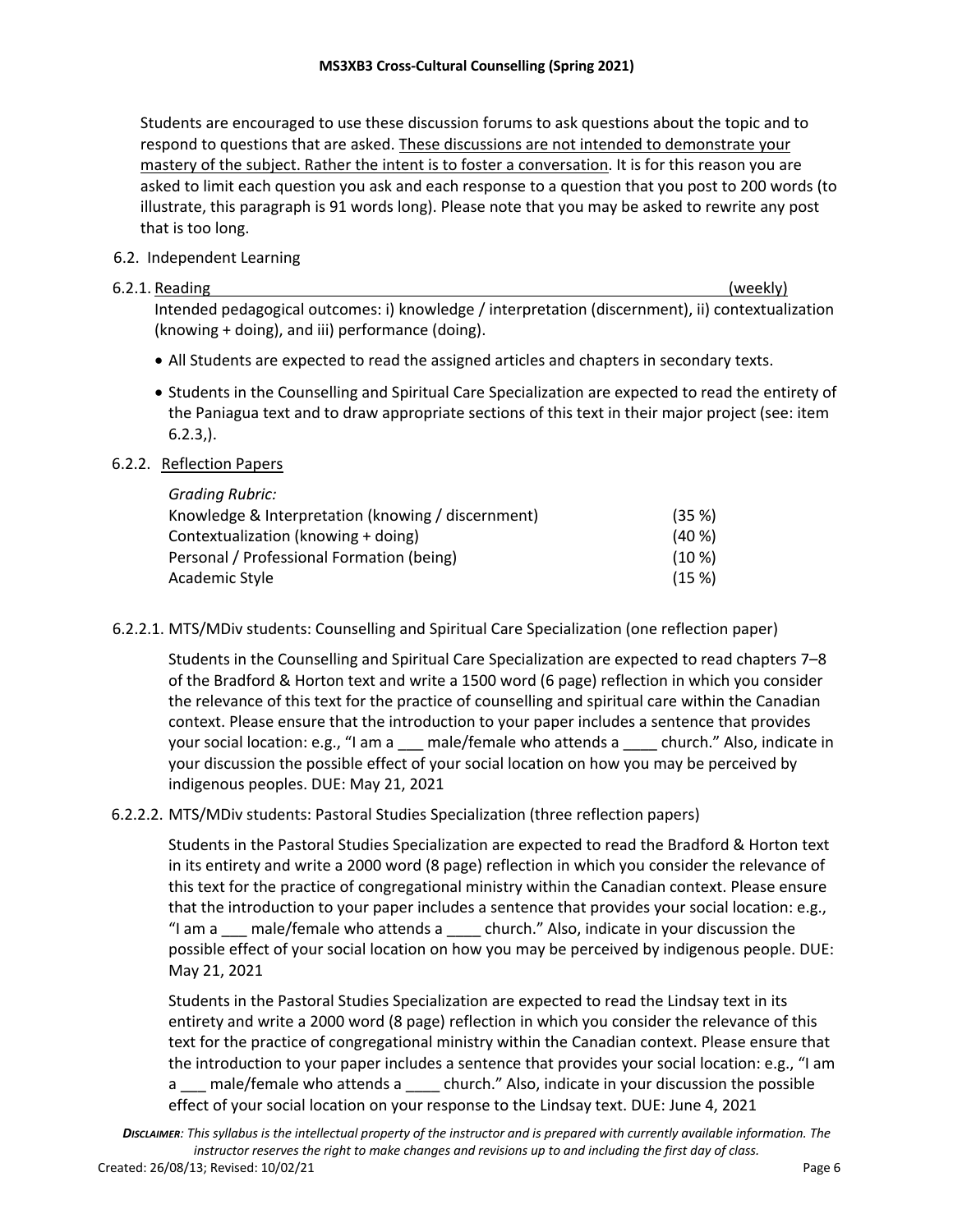Students in the Pastoral Studies Specialization are expected to read the Annan text in its entirety and write a 2000 word (8 page) reflection in which you consider the relevance of this text for the practice of congregational ministry within the Canadian context. Please ensure that the introduction to your paper includes a sentence that provides your social location: e.g., "I am a male/female who attends a \_\_\_\_ church." Also, indicate in your discussion the possible effect of your social location on your response to the Annan text. DUE: June 18, 2021

## 6.2.2.3. MTS/MDiv students: Christian Worldview Specialization

Students in the Christian Worldview Specialization are expected to read the Lindsay text in its entirety and write a 1500 word (6 page) reflecting on the relevance of this text for the practice of congregational ministry within the Canadian context. CW students will need to highlight the ways in which western religious values have contributed to the experience of racialization. Please ensure that the introduction to your paper includes a sentence that provides your social location: e.g., "I am a \_\_\_ male/female who attends a \_\_\_\_ church." Also, indicate in your discussion the possible effect of your social location on your response to the Annan text.

Students in the Christian Worldview Specialization are expected to read the Andraos and Bradford & Horton texts in their entirety and write a 5000 word (20 page) essay that reflects on key themes that arise in these books and reflects theologically on these themes. CW students will need to highlight the ways in which western religious values have contributed to the racialization of indigenous peoples. Please ensure that the introduction to your paper includes a sentence that provides your social location: e.g., "I am a \_\_\_ male/female who attends a church." Also, indicate in your paper the possible effect(s) of your social location on your analysis.

### 6.2.3. Cultural Awareness Project

MTS/MDiv students: Counselling and Spiritual Care specialization Due: June 30, 2021

# An application has been made to the McMaster Research Ethics Board (MREB) for review and approval of this assignment.

This project must be completed during the semester. The student may not report on any previous cultural experiences for this assignment.

The purpose of this assignment is to develop an understanding of the cultural factors that have shaped an individual's (or couple's) personal and cultural identity.

Intended pedagogical outcomes: i) contextualization (knowing + doing), ii) performance (doing), and iii) Personal / Professional Formation (being).

### **General Expectations:**

Recruitment

- All student work will reflect ethical practice in working with individuals.
- Students will view the on-line lecture on Ethical Practice in Ethnographic Interviewing (May 4–7, 2021) and participate in the synchronous class "Ethical Inter-cultural Engagement" (May 10, 2021) before working on this assignment.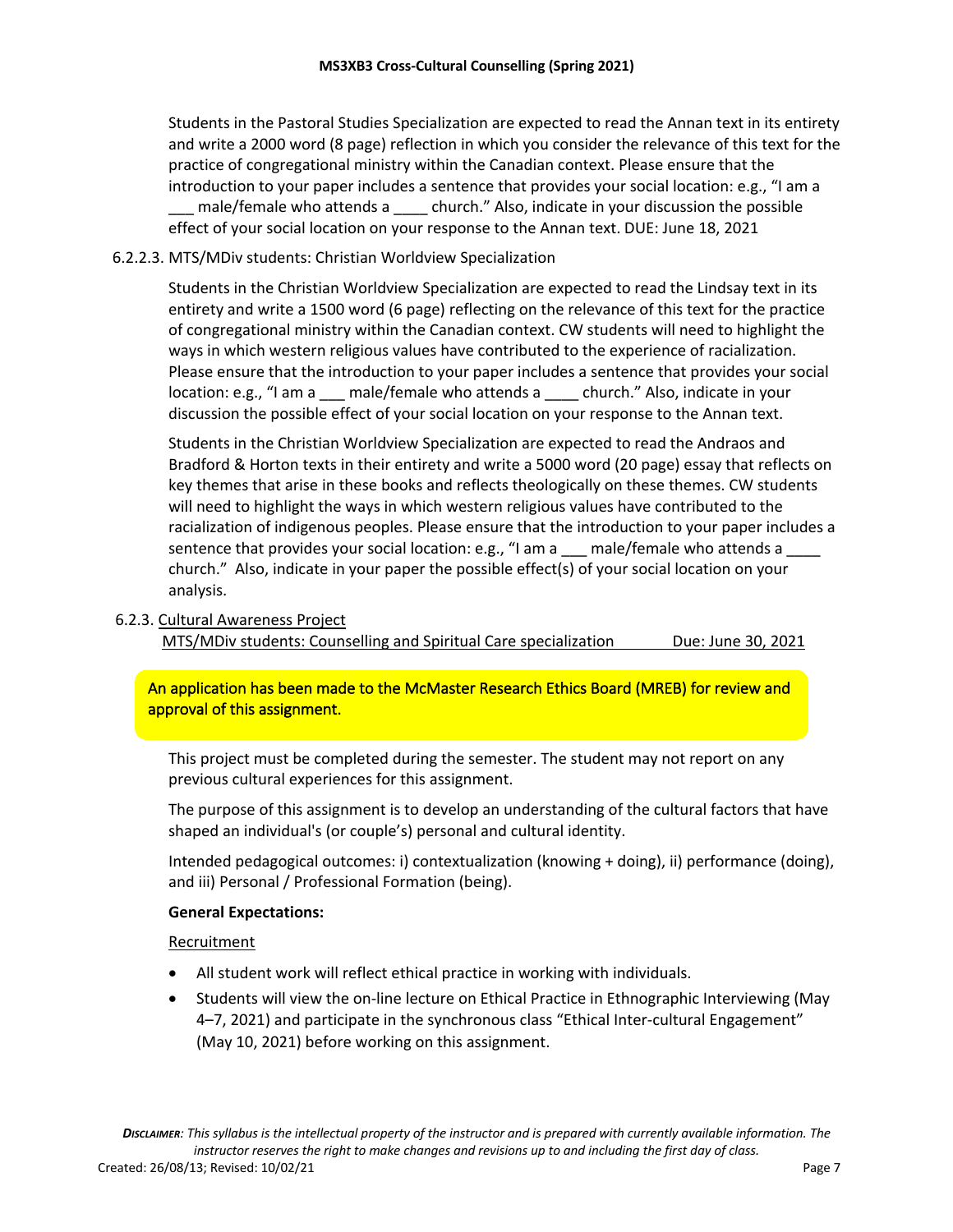- If the study takes place prior to the COVID-19 restrictions relating to in-person research being lifted by McMaster University, prospective participants will be recruited using their publicly available contact information (i.e., telephone, email).
- If students are connecting with participants via email, all communication should take place using their secure McMaster student email addresses and not personal email addresses.
- To avoid social risks due to conflicts of interest or dual relationships, students should have an "arm's length or greater relationship" anyone they recruit for this assignment.
- The student will consult with a member of the cultural community they are studying (preferably a community leader) and explain the nature of the assignment and ask for their assistance in connecting with a prospective interviewee(s).
- On the recommendation of this member of the community, the student will approach the prospective interviewee(s) and (i) explain the nature of the assignment and (ii) obtain signed written consent from the interviewee(s).
- If possible, it is recommended that the interviewee be someone who has recently settled in Canada (e.g., within the last five years).
- Excluded populations include vulnerable populations (e.g., homeless, groups involving persons with chronic health concerns or disabilities, support groups such as AA, groups involving children and youth) and captive populations (e.g., persons who are incarcerated, reside in a long-term care facility, live in a shelter or other transitional housing, live in a group home). If a student has questions as to whether the individual they wish to interview may be excluded from this project, they must speak with the professor before proceeding.
- Students will use the recruitment scripts provided by the course instructor to recruit prospective participants. These scripts explain the purpose of this assignment when recruiting a possible participant.
- Students will be transparent as to their reasons for asking an individual for permission to conduct this interview.
- Students will respect the wishes of any individual who decides to not participate in the interview.
- The prospective interviewee is to be provided with a copy of the Letter of Information, the Consent Form, and the questions they will be asked.

# Interview Setting

- In-person interviews are not permitted for any interviews completed prior to the COVID-19 restrictions relating to in-person research having been lifted by McMaster University.
- The interview is to be conducted by telephone or a secure video conferencing platform. NOTE: McMaster University recommends the use of MS Teams, Zoom and WebEx for research activities which involve remote video communications (cf. https://research.mcmaster.ca/videoconferencing/)

### Interview Procedures

• Students will obtain consent from each participant before interviewing them. Acceptable forms of consent include signed written consent which the participant scans and emails to the student and verbal consent that is audio recorded by the student prior to the start of the interview.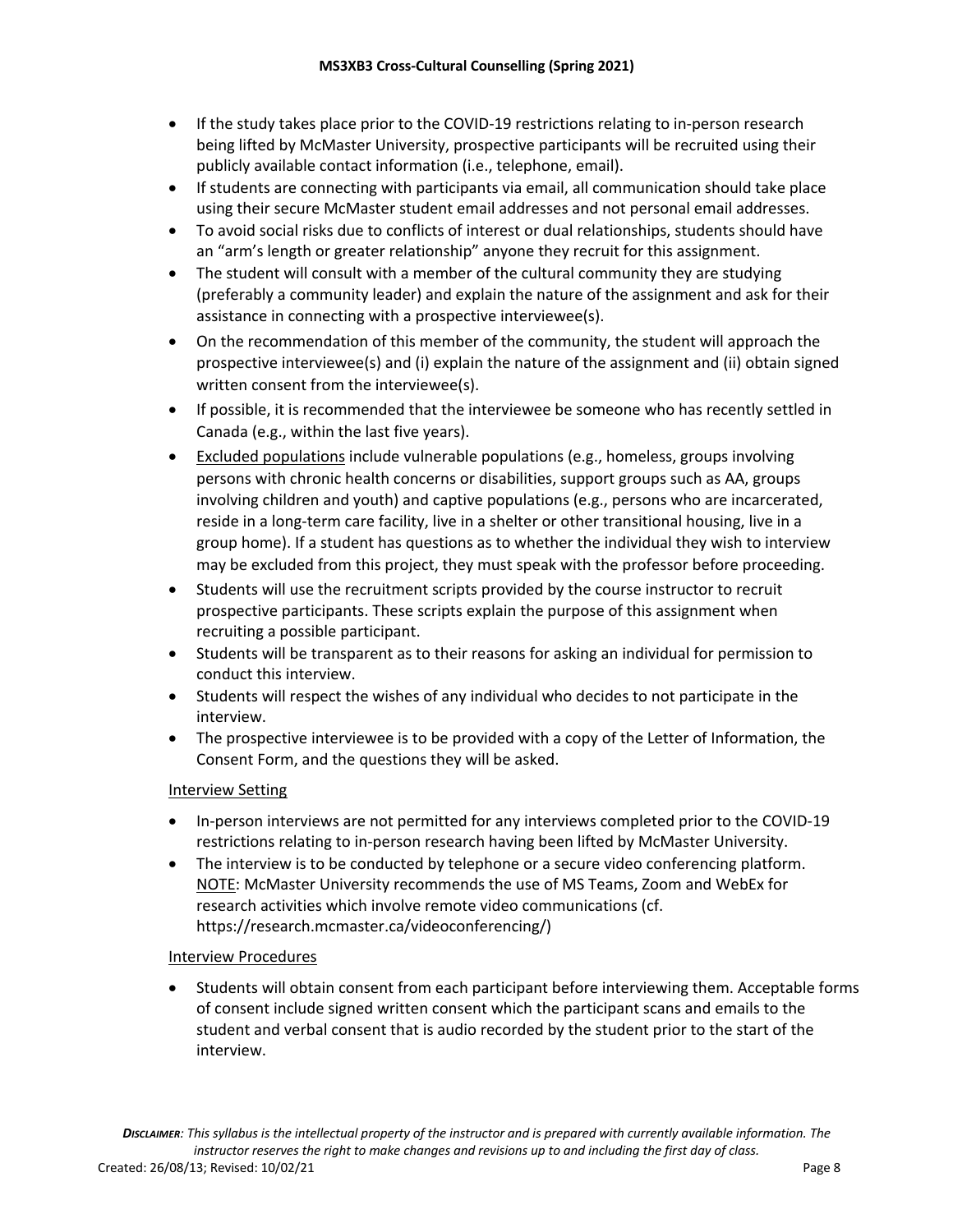- The student will, at the beginning of their conversation, inquire as to whether the interviewee is comfortable proceeding with a phone/video interview. The student will also inquire whether the interviewee is in a location where the interview can proceed without interruption.
- Students will obtain either written or verbal consent to audio record the interview. In the event that the participant gives verbal consent, they should indicate this at the beginning of the recording.
- Students will confine their questions to the list of questions provided by the professor.
- Students will respect the wishes of any individual decides to terminate the interview or informs them that the interviewee(s) wishes to withdraw from this assignment.

# Participant Withdrawal

- Respect for the interviewee's decision to withdraw includes, but is not limited to, making a note on the informed consent form that the interviewee decided not to participate, refraining from any attempt to ask the interviewee to reconsider their decision to withdraw.
- Respect for the interviewee's decision to withdraw also includes the destruction of all recordings and/or field notes relating to this interviewee.

# Final Report

- Ethical practice requires that the final project report will not refer to any participant who decided to withdraw from this study.
- Ethical practice requires that the final project report will not employ any information derived from a participant who decided to withdraw from this study.
- Students will safeguard the participant's identity and any information obtained from the interviewee by storing all material collected (whether digital or hard copy) in a secure location (e.g., a password protected computer in a locked office).
- Students will safeguard the participant's identity by using a neutral identifier such as "Participant A" or simply "A" when referring to the participant in their written work.
- Students will permanently erase and destroy all copies of any material collected (whether digital or hard copy) as soon as they submit their paper.

# *Expectations for the Final Report / Paper*

- In addition to the interview, the student will read at least 300 pp. drawn from the recent academic literature (i.e., journal articles dated 2011 or later) related to the practice multicultural counselling and/or the cultural community of the individual they interviewed. At least 70% of the student's reading needs to focus on the specific cultural community of the interviewee. The student will incorporate the findings of their literature search in their final written project.
- This is a formal academic paper (e.g., Introduction with a thesis statement, body or discussion, conclusion, footnotes and bibliography or reference list).
- The discussion section will identify i) key cultural themes (e.g., cultural influences, processes, values, etc.) that emerge from the interview; and ii) reflect on these themes in light of what they learned about this culture through their literature search (i.e., integrate external source material) with material from the interview.
- The discussion section will also include a verbatim transcript of no fewer than five (5) and no more than (8) interactions between themselves and the interviewee.
- Throughout the paper, the student will safeguard the interviewee's identity by using a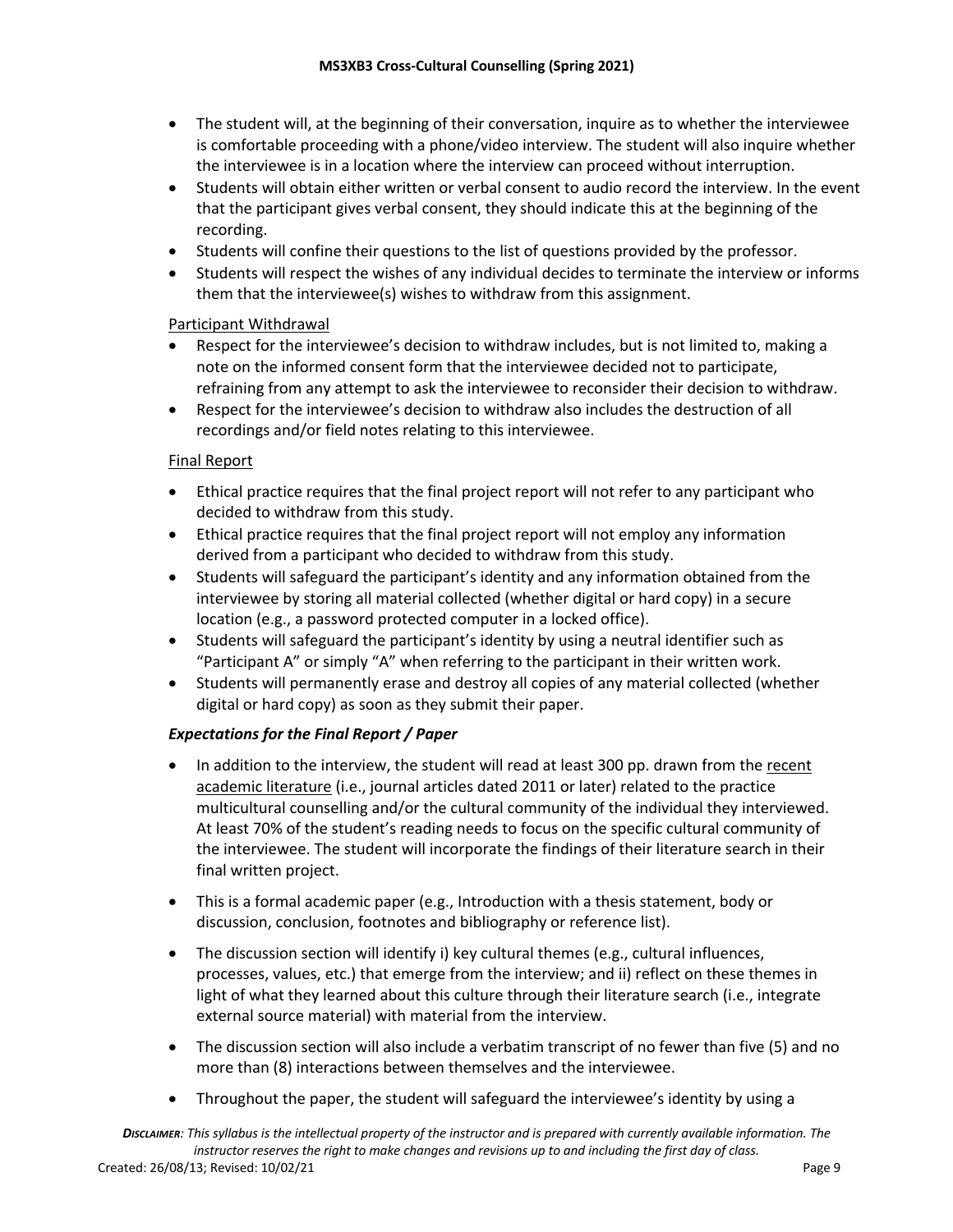neutral identifier such as "Participant A" or simply A when referring to the interviewee in their written work.

• The conclusion of the paper is to include a discussion of what the student has learned about the practice of working with someone from another culture.

**Length**: max. 4000 words (16 pages, double spaced). This word count includes footnotes and bibliography.

**Grading**:

| Contextualization (knowing + doing)       | $(40\%)$ |
|-------------------------------------------|----------|
| Performance (doing; i.e., the interview)  | $(30\%)$ |
| Personal / Professional Formation (being) | (15%)    |
| Academic Style                            | (15%)    |

### 7. Course Administration

### Instructor Availability:

Throughout the course, Dr. Mutter will be available via email and via the discussion forums on Avenue to Learn. Students desiring a personal conversation with Dr. Mutter are asked to contact him at mutterk@mcmaster.ca.

#### Interpersonal Interactions:

General:

- Please respect the individual autonomy of fellow students. This includes respecting each other's right to privacy and confidentiality, e.g., not communicating personal information that may be shared by another student, not including another student's personal information in any written notes, and not creating either an audio or video record of any online interactions.
- Please respect the opinions of others, even if you do not agree with them. Extend courtesy by not ridiculing others' ideas. Feel free to respond logically, critically, and in an orderly manner.

Online Interaction: Students are encouraged to…

- Invite interaction through posting shorter comments and by asking questions.
- Remember we all have limited time; please respect everyone's time by posting short comments.
- Refrain from sharing personal information, remember this is an open forum. No one from this site will ever ask for personal information such as an email address or password.
- Refrain from typing in all capital letters as this may be perceived as yelling.
- Refrain from flaming, i.e., do not use these discussions forums to verbally express anger, displeasure, or other hostility towards others.

Synchronous Interaction Students are encouraged to…

- Arrive on time for class.
- Stay for the entire class session.
- Not engage in anything during class time that prevents them or other from focusing and participating in class discussions.
- Not to carry on private conversations in class. This applies to spoken and electronic communication. If something is unclear, the whole class will benefit by a question being asked out loud.

*DISCLAIMER: This syllabus is the intellectual property of the instructor and is prepared with currently available information. The instructor reserves the right to make changes and revisions up to and including the first day of class.* Created: 26/08/13; Revised: 10/02/21 Page 10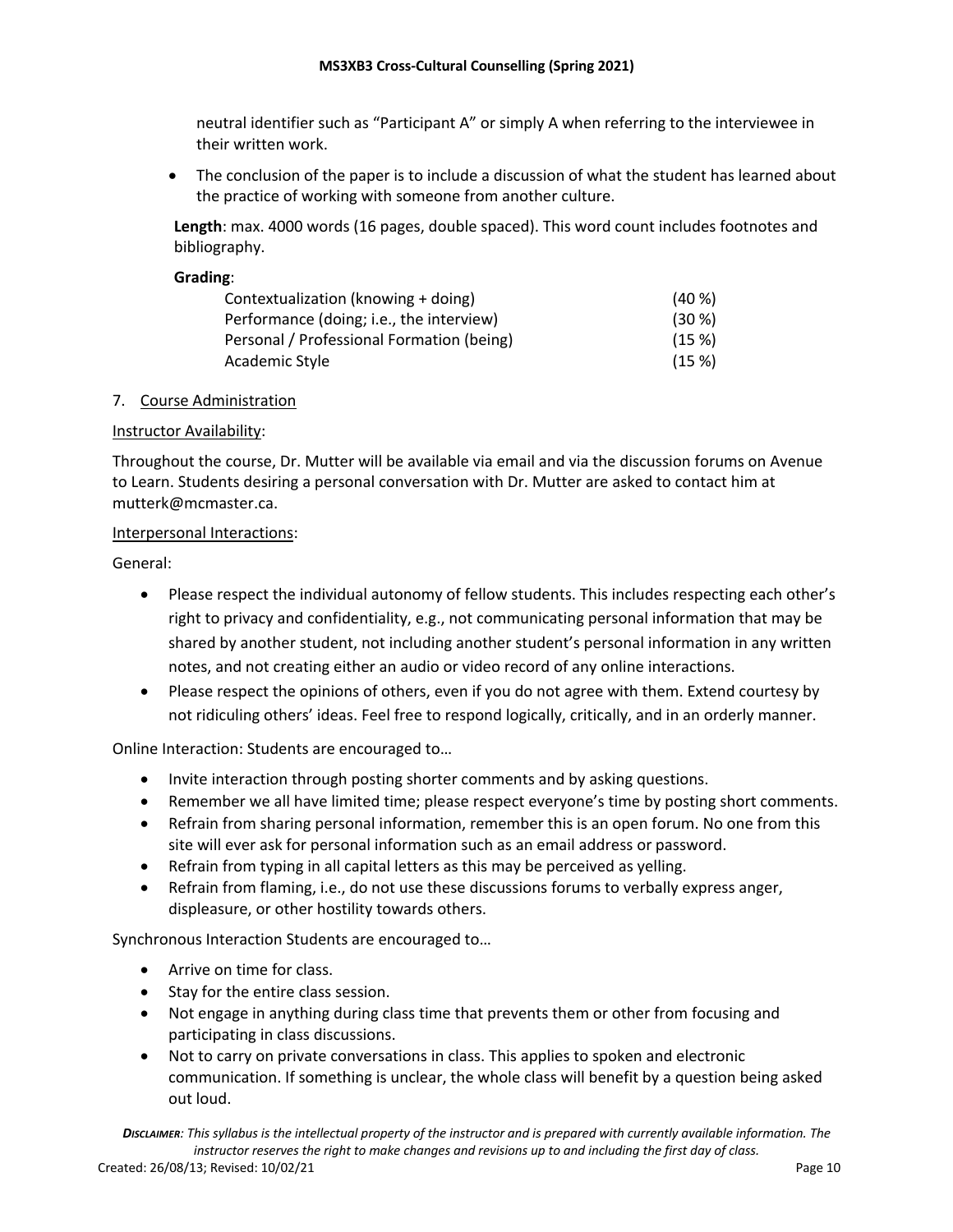• Silence cell phones and related devices during class. If a student must for some reason accept a phone call, he or she ought to discretely leave the class to do so.

#### Written Work:

Gender Inclusive Language:

McMaster Divinity College uses inclusive language for human beings in worship services, student written materials, and all its publications. It is expected that inclusive language will be used in chapel services and all MDC assignments. In reference to biblical texts, the integrity of the original expressions and the names of God should be respected, but you will need to use gender inclusive language for humans, and you will need to quote from a gender-inclusive version such as the following: NRSV (1989), NCV (1991), TEV/GNB/GNT (1992), CEV (1995), NLT (1996), TNIV (2005), and the Common English Bible (CEB 2011).

#### College Style for Written Work:

All written work—unless informed otherwise by the professor—is to be submitted in accordance with the McMaster Divinity College Style Guide for Essays and Theses, available on the McMaster Divinity College website (https://mcmasterdivinity.ca/resources-forms/mdc-style-guide/).

#### Length:

Students are expected to adhere to the assignment page / word count. If a paper exceeds the word count, grace will be accorded for the first 10%. However, the grade will be reduced by 1/3 of a letter grade for each additional 10% a paper exceeds the stipulated word count.

#### Submission of Written Work:

Except for the Online Discussion, all written work is to be submitted by email in either MSWord format, "Rich Text Format" (i.e., \*.rtf), or as an Open Office document. PDF files are not acceptable as it this format makes it difficult to provide meaningful comments and feedback on the assignment.

#### Deadlines:

All assignments are due on the day indicated (by email before 5 p.m. of the day due). A late penalty of 2% per day will be applied to all assignments submitted after the deadline unless an extension has been obtained from the instructor prior to the deadline. Assignments cannot be submitted after April 9, 2021 without written permission from the Office of the MDC Registrar.

#### Statement on Academic Honesty:

Academic dishonesty is a serious offence that may take any number of forms, including plagiarism, the submission of work that is not one's own or for which previous credit has been obtained, and/or unauthorized collaboration with other students. Academic dishonesty can result in severe consequences, e.g., failure of the assignment, failure of the course, a notation on one's academic transcript, and/or suspension, or expulsion from the College. Students are responsible for understanding what constitutes academic dishonesty. Please refer to the McMaster University Academic Integrity Policy - http://www.mcmasterdivinity.ca/programs/rules-regulations.

All submitted work is subject to normal verification standards to ensure that academic integrity has been upheld (e.g., online search). In this course we will be using a web-based service (turnitin.com) for plagiarism detection for research assignments submitted by students.